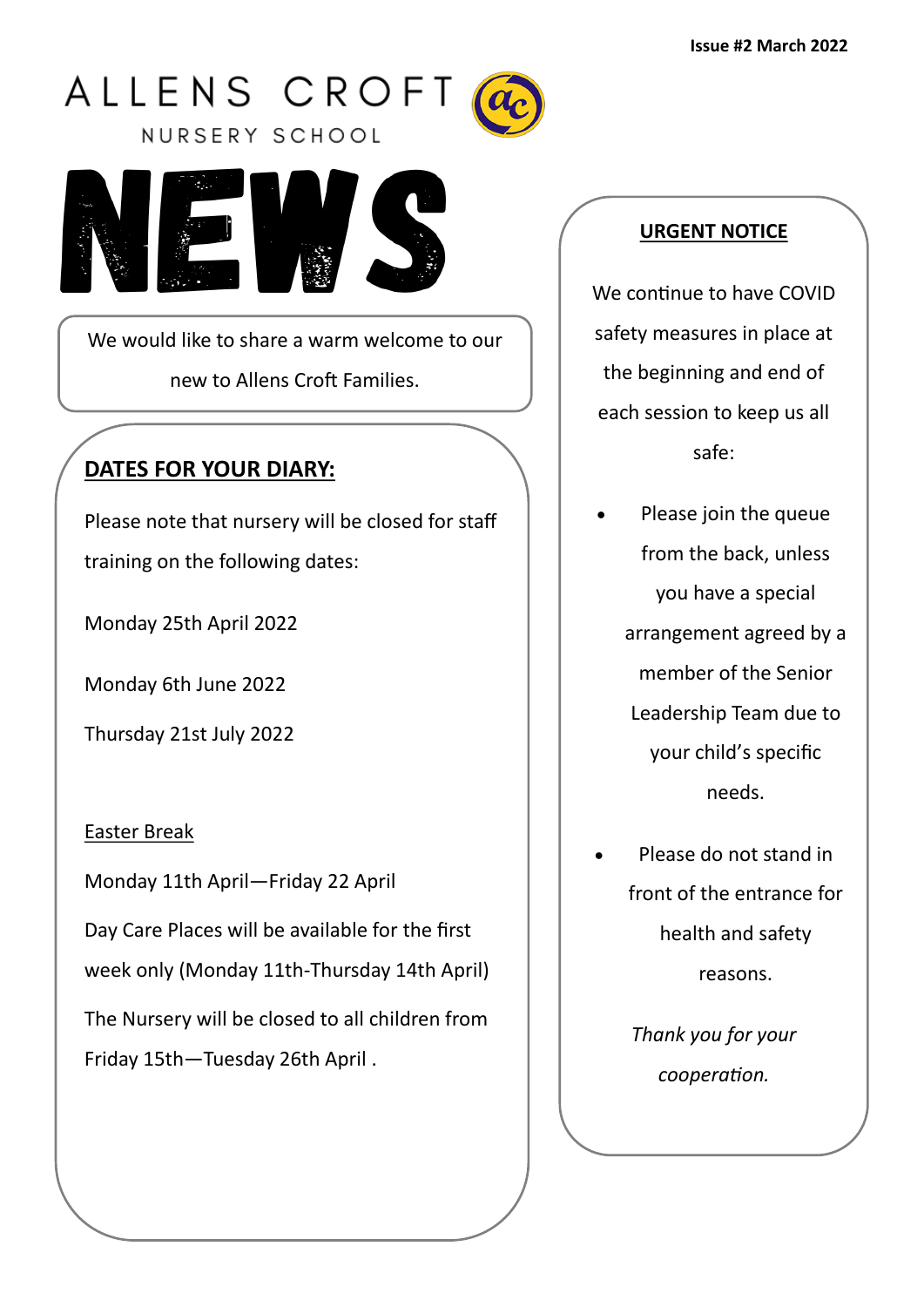#### **NURSERY TIMES:**

Our nursery session times are:

9am—12midday (doors will open from 11:50am)

12midday—3:00pm (doors will open from 2:30pm)

9:00—3:00pm (doors will open from 2:30pm)

**PLEASE NOTE—We open the nursery door at 11:45am on Wednesdays**, due to the large number of children that are collected on this day. **All children MUST be collected by 12pm at the latest.** Please note that children arriving for their afternoon session will not be taken into nursery until 12:00pm.

## **AFTERNOON COLLECTIONS:**

**All children must be collected by 3pm.** If you are late, you may be charged. If you require After School Club provision, please speak to the Nursery Office.

**Please Note** : Children under the age of 16 are not able to collect children from Nursery. If you require somebody aged 16-18 to collect from nursery then you must submit a request in writing to the Executive Head Teacher.

#### **CLOTHES:**

Every child needs to bring a bag with at least one full change of clothes.

**Please put your child's name in ALL their removeable items of clothing, bags and bottles.** 

**LUNCHES: For children who attend for the full day.** The new School Lunch Menu has been shared on Tapestry. Please ensure that grapes and cherry tomatoes are cut into half, lengthways, for safety reasons. Do not put any nuts or seeds into your child's lunch box please. You will need to provide a spoon and/or fork if they have a food items that requires them to use one. Children will need a **separate drink** in their lunch box.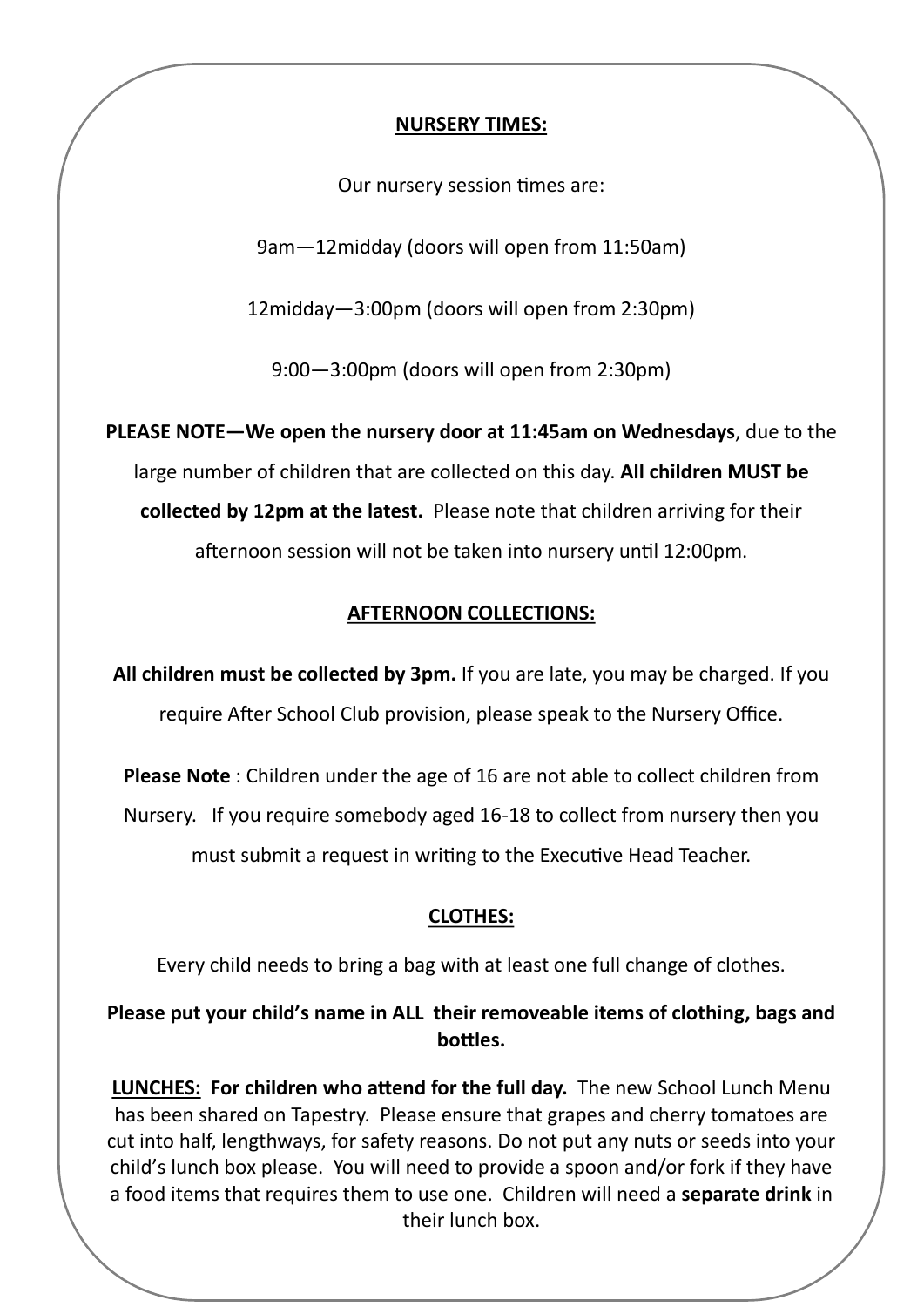#### **DRINKS**

**Please make sure that your child brings a drinks bottle filled with water into nursery** each day, that is clearly labelled with their name. **Please do not bring Fruit Shoots.** 

## **NURSERY PLACES APRIL 2022**

If your child turns 3 between the 1st January and the 31st March you are entitled to 15 hours of free Nursery Funding. The Funded hours can either be used for 5 Morning (9am—12) or Afternoon (12—3pm) sessions or a beginning of the week (Monday/Tuesday 9am-3pm and Wednesday 9am—12) or an end of the week place (Wednesday 12-3pm and Thursday/Friday 9am –3 pm). This is subject to availability so please speak to the Nursery Office and complete a Change of Provision Request Form.

We are now offering places for **September 2022.** If you, or somebody you know are interested in a place, please complete a waiting list form from the Nursery Office ASAP. If your child is already in nursery there is no need for you to fill in a form.

## **RECEPTION PLACES NATIONAL OFFER DATE**

If you applied online and provided an email address, **you will receive an email on 19 April 2022** to tell you which school your child has been offered.

You will also be sent a formal offer letter that will be posted by 1st class post on **Tuesday 19 April 2022**. Please allow at least two working days for your letter to arrive.

Please **do not** contact Birmingham City Council before you receive the notification of your child's school place. The School Admissions team will be unable to inform you by telephone which school has been offered to your child until Friday 22 April

2022.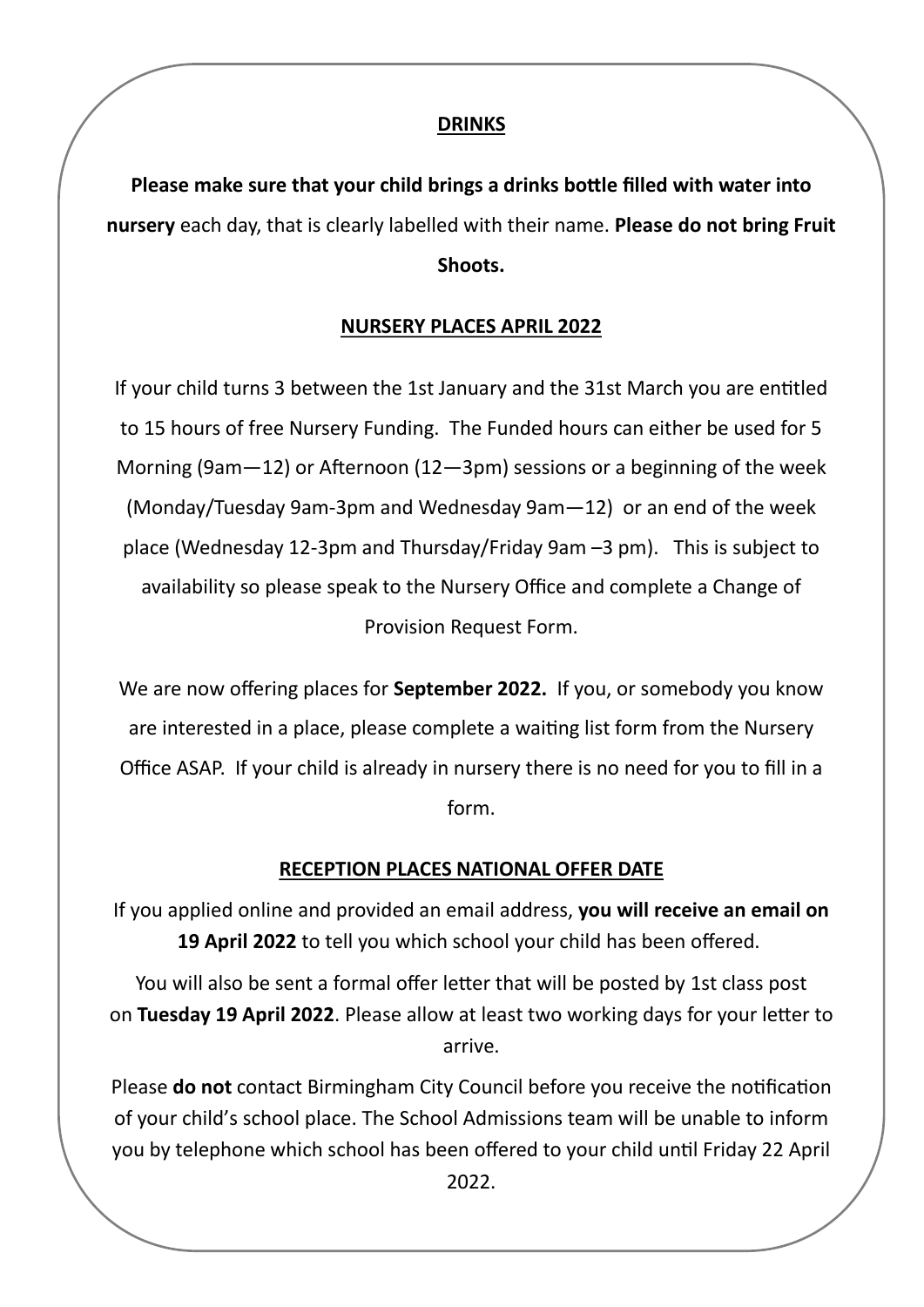#### **CURRICULUM UPDATE**

#### **Tiny Nursery and Little Nursery Curriculum Overview**

The children have been very resilient in coming back after Christmas and have welcomed new children into both nurseries. Relationships are developing between the children, both new and pre-existing and their practitioners.

Within both nurseries, the teams have identified repetitive patterns of play, known as schemas.

In Tiny Nursery, the majority of children are fascinated by enclosing themselves and the resources that they choose to play with. They will cover themselves in paint, enclose small items into boxes, bags and fabric and find the smallest of spaces to explore and hide inside.

In Little Nursery, many of the children are exploring the concept of trajectory. This is evident in the transporting of resources back and forth, the pathways that the children build then walk up and down over and over again and the vehicles that they have been building, such as space rockets that propel them into space.

#### **Big Nursery Curriculum Overview**

The children are progressing really well within all areas of the nursery. They have developed strong friendships as well as welcoming some new friends from Little Nursery.

In the Piazza, the children's key interests evident in their constructions have been pirate ships, restaurants, and parties. The practitioners have provided additional resources, such as visual provocations and additional fabrics, to enhance these interests and have conducted reflected discussions with the children to revisit their work and plan the next steps in their learning. This has enabled the children to expand their vocabularies whilst working with their peers and practitioners to develop their shared, sustained thinking skills.

The Performing Arts Studio continues to be a very busy learning environment. At the beginning of term, the studio was relocated into a larger space, which the children have been making the most of!

The children have been fascinated by recording their performances and watching them back. This has been a valuable way of them reflecting upon their learning and sharing their learning experiences with the children and practitioners that weren't present at the time of the live performance.

The children recently designed and constructed their own dancefloor, which they have embraced as an additional platform for their dance shows, fashion shows and other performances. They have worked collaboratively to create these shows, which have strengthened their relationships and developed their turn taking skills.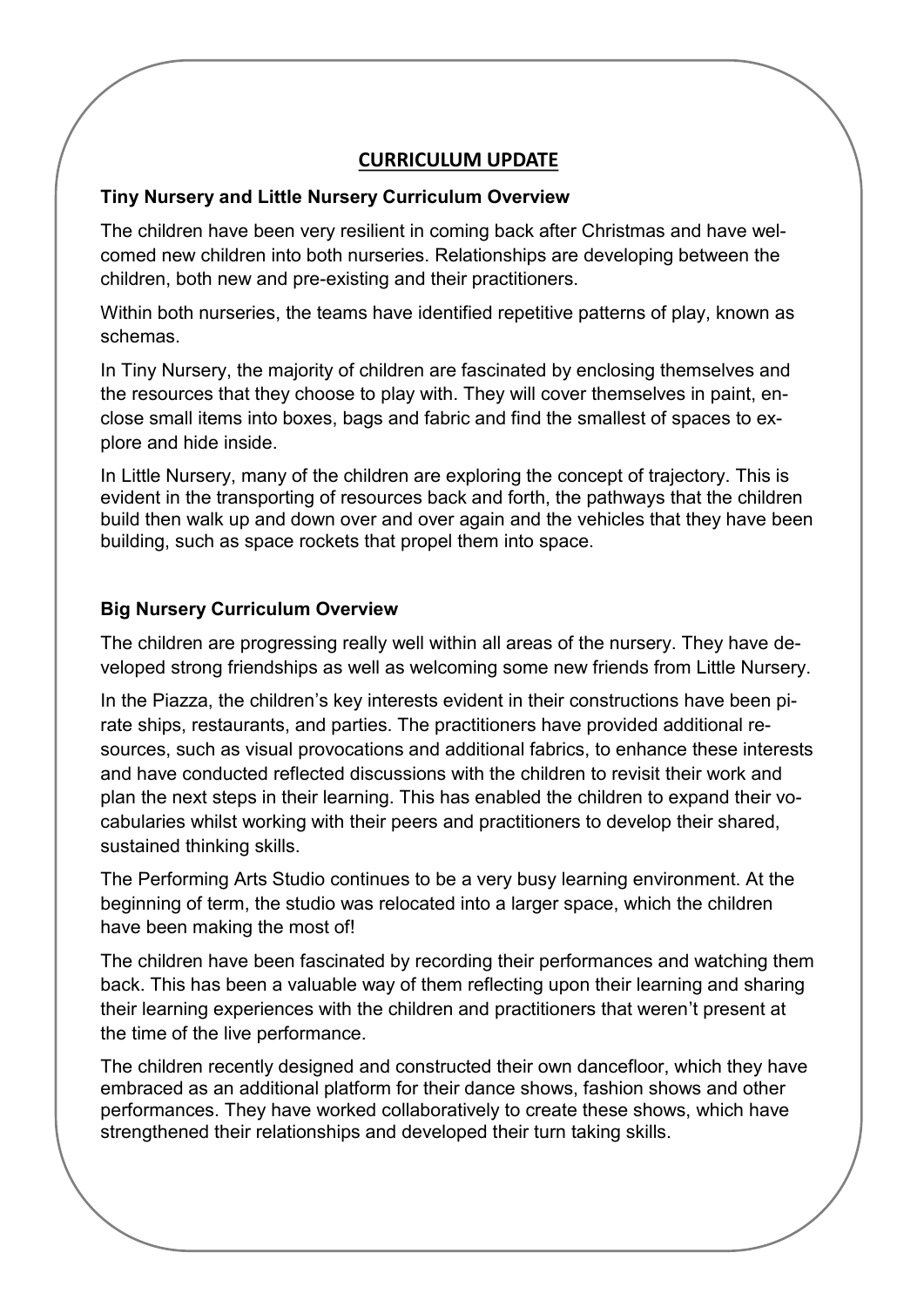## **NON ATTENDENCE/SICKNESS**

Please inform us if your child is not going to be attending nursery that day, by calling (0121) 675 0362 and advise us or the reason they will be off. We need to keep a check on all child absences and illness' to make sure we are following the correct guidelines. If your child has sickness/diarrhea they must not come into nursery until this has cleared. Your child needs to remain at home 48 hours after the last episode of sickness/diarrhea.

## **MEDICATION**

We are unable to administer short term antibiotics to children during the nursery day. Please ensure that if your child needs antibiotics you discuss with your GP the best way for the medication to be administered throughout the day.

We do not administer paracetamol or ibuprofen during the school day.

Only emergency or long term medication can be administered. This will need to be prescribed by your GP and have the dispensing label with the child' s name and date clearly printed.

## **COVID-19**

We continue to follow the Public Health England guidelines regarding COVID-19.

Please see our most recent letter on our Website under the Parent tab.

# **If your child is displaying any of the COVID-19 symptoms, we still request that they are kept at home until they are better.**

## **TAPESTRY**

Tapestry is our online learning journal, which means that you can be a 'fly on the wall' and see snapshots of your child's play and learning whilst they are at Nursery.

You should have received an activation email to follow and log in for the first time. The Tapestry website is Tapestry - [Log In \(eylj.org\)](https://eylj.org/) There is also an App that you can download via your Appstore.

*If you haven't been able to access, please speak to your key teacher or admin team.*

## **GOVERNING BOARD**

Information about our Governing Body, including the current members, can be found on our website. Since September 2018 Jakeman has been a member of the